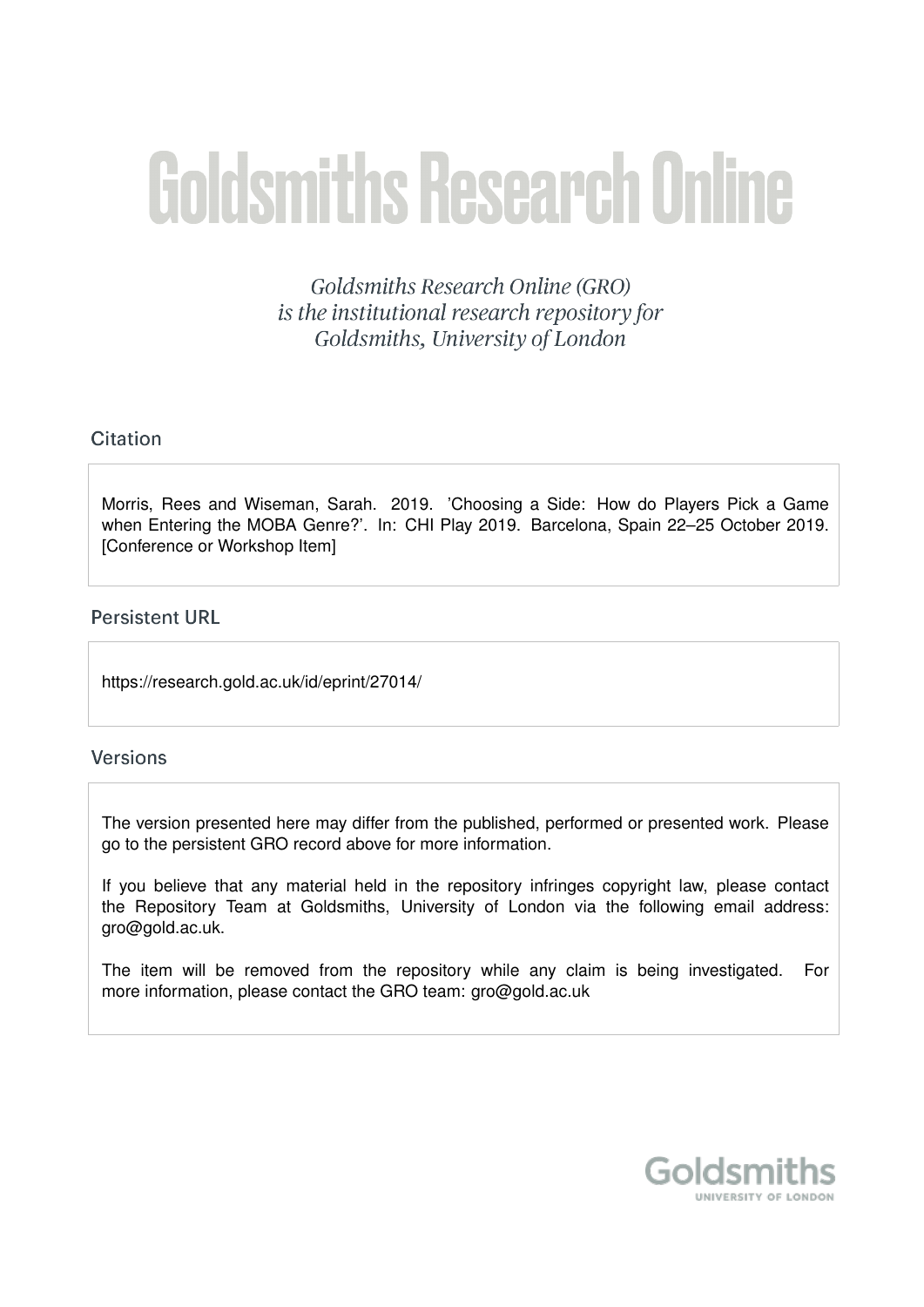# **Choosing a Side: How do Players Pick a Game when Entering the MOBA Genre?**

#### **Rees Morris**

Goldsmiths, University of London, London, UK contact@reesmorris.co.uk

#### **Sarah Wiseman**

Goldsmiths, University of London, London, UK s.wiseman@gold.ac.uk

#### **Abstract**

Despite their immense popularity in the gaming industry, Multiplayer Online Battle Arena (MOBA) games are notorious for creating a divide among gamers, with their millions of daily players often deciding to play only one game in the genre - a trait which is certainly uncommon in comparison to other genres. Through the use of semi-structured interviews with players from four different MOBAs, this paper

Permission to make digital or hard copies of part or all of this work for personal or classroom use is granted without fee provided that copies are not made or distributed for profit or commercial advantage and that copies bear this notice and the full citation on the first page. Copyrights for third-party components of this work must be honored. For all other uses, contact the owner/author(s). *CHI PLAY EA '19, October 22–25, 2019, Barcelona, Spain © 2019 Copyright is held by the owner/author(s). ACM ISBN 978-1-4503-6871-1/19/10. https://doi.org/10.1145/3341215.3356262*

explores not only the features present in MOBA games which encourage players to pick them up, but also the often subtle differences in community, mechanics, and psychology between games within the genre, all of which play a significant part in both enticing new players, and forcing them to transition to another game early on in the process.

#### **Author Keywords**

MOBA;Multiplayer Game; Preferences.

#### **CSS Concepts**

• **Information systems~Massively multiplayer online games**

#### **Introduction**

Multiplayer Online Battle Arena (MOBA) is a game genre heavily inspired by the real-time strategy (RTS) genre. In a stereotypical MOBA match, two teams consisting of five players will be matched together to compete on a single battleground. Players can either play solo (meaning they will be matched with 4 other teammates of similar skill levels), or in a premade party of up to 5 players.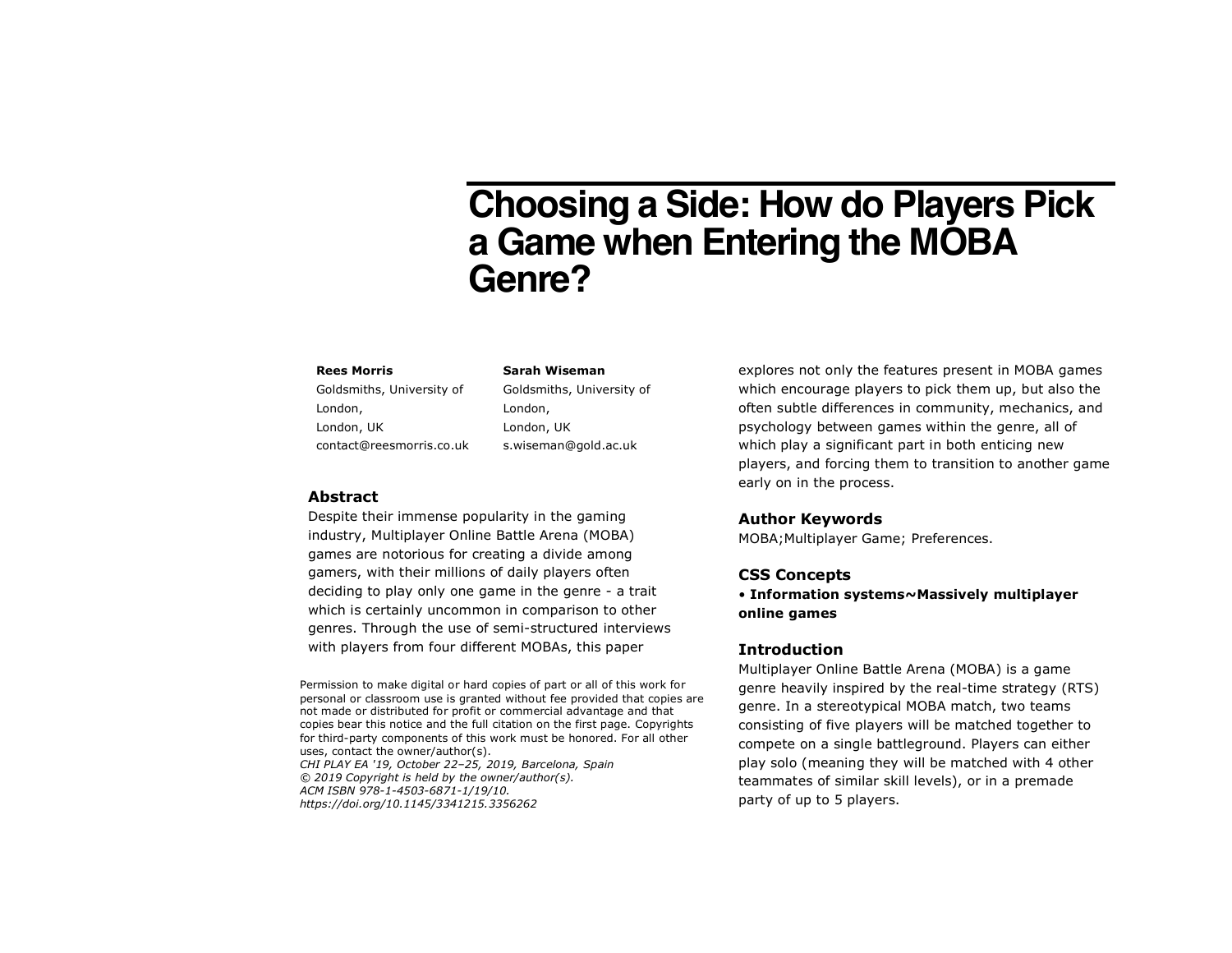With the genre being "among the most played digital games in the world," [6] it appeals to both casual and professional players alike. For players in a professional capacity, the gaming eSports industry has become very lucrative – with one event offering over \$20,000,000 USD in prizes [5].

Despite the genre's rapid growth over the last few years, MOBA games date back to 1998; when a modder for Blizzard's *StarCraft* created a custom map named *Aeon of Strife* [12]. With further modders following in their footsteps, *Defense of the Ancients* - a mod for Blizzard's *WarCraft III* [4] began to define what it means for a game to be considered a MOBA today. The term for the genre was first coined in 2009, with Riot Games' release of *League of Legends*.

Although the two most popular MOBAs, League of Legends and Dota 2, were released over a decade ago, their popularity (and that of the genre) is still high. In 2016, Dota 2 reported an all-time concurrent player peak of 1,295,114, the game currently averages 750,000 concurrent players daily [10]. League of Legends currently ranks as the number one mostplayed online game for 26 consecutive months [9]. The communities of these two games are clearly wellestablished. Whilst the importance of this genre is currently recognised within the academic community (eg [11]), little research has been done to understand how players choose a game within this genre – what are the features that players welcome and which do they avoid? Do the deciding factors come from within the game play itself or do external forces have an impact on which game a player chooses? In this paper, we use a series of interviews with players of four different MOBAs to explore both the conscious and

subconscious decisions that lead new players to decide on which MOBA game is ultimately the one for them.

#### **Related Literature**

#### *MOBA Games*

The MOBA genre contains games with no linear narrative or end game, but rather quick bursts of 50 minute matches. Progression in these games comes from playing multiple matches, levelling up your account and gaining items. Many players therefore dedicate hours to a game just to collect a single new item [7]. For this reason, players may find themselves prioritising only one game from within the genre, as spreading their time across many would result in poor progression. This means that choice of MOBA is an important first step for many gamers, as changing later on means starting from the beginning.

The MOBAs that are currently studied in academic literature tend to be the more popular games of League of Legends (LoL) and Dota 2. Mora-Cantallops and Sicilia principally discuss these games in their research due to the "the huge number of players (and eSports viewers) they attract," [8] and they are not the only researchers to do so [2]. Whilst both games provide excellent avenues for research due to the vast amount of possible data (27 million people play LoL every day [14]) this does not provide insight into how players came to choose those particular games. This approach provides limited opportunity to study the variety of game features which may attract players to other games in the genre.

#### *The draw of MOBAs*

The social lure of the MOBA is recognised in research; Tyack et al. identify that the genre's collaborative game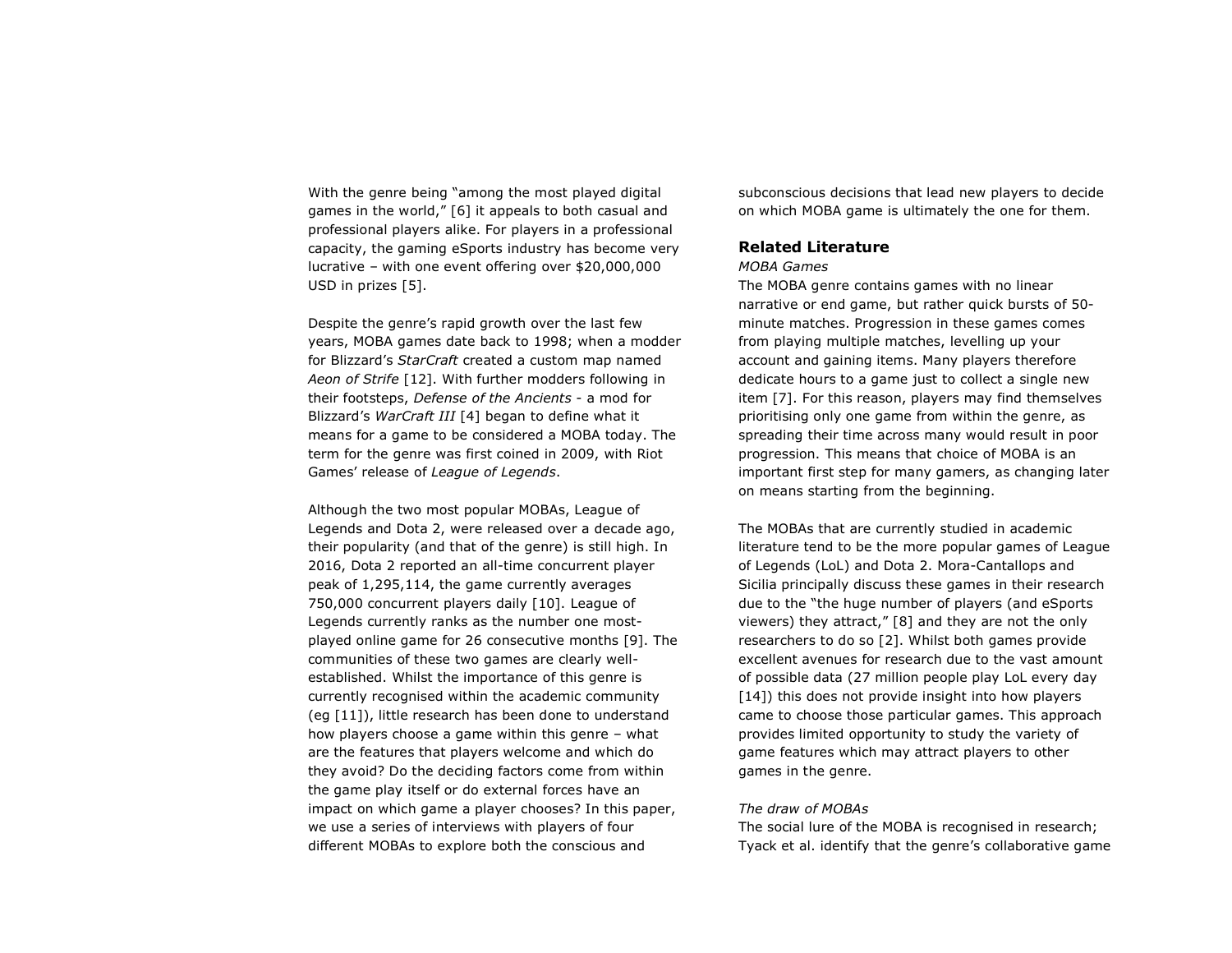

Figure 1: Percentage of comments made by interviewed players of each game that were positive and negative.

play is the reason many players become involved [11]. Iosup et al. emphasise that "MOBA-networked games have fostered the creation of many communities of players" due to the limited tools provided in-game to allow social networking [1]. Whilst Kokkinakis et al. explain how "real-world characteristics influence behaviour and interpersonal interactions within online games," [3] minimal research has been conducted on identifying the behaviours of players prior to joining the game.

The game play itself is also a draw for players, previous research has suggested that there are five key characteristics to a MOBA experience: "positive attitude, skilled play, playing complementary roles or characters, enjoyable conversation, and good communication and coordination." [11] Players are required to achieve a high level of skill within the game to have an enjoyable experience and this can lead to people committing a large amount of time to practice [13].

Existing research has looked into the psychology of MOBA games on players, exploring why they pick up and put down the games, but we find little research conducted into the reasons players will choose one game over another. In this paper, we aim to understand how players choose the MOBA game they will play. We highlight that players usually pick one game and show loyalty. And despite choosing the game, players have mixed feelings towards it. We explore the positive and negative aspects of popular MOBA games as reported by the people who play them. and what diversity of reactions they have the game.

#### **Method**

Data was collected through the use of one-to-one, semi-structured interviews with players from four MOBA games: *League of Legends* (LoL), *Dota 2* (Dota), *Smite,* and *Heroes of the Storm* (HotS). Prior to the commencement of data collection, an interview template was drafted to assist with conversation flow, and to understand the research question from different perspectives.

During interviews, questions from the template would often be adapted to match the discussion with the player: being added, modified, or removed entirely in order to match the flow of the discussion and to aid the procedure for analysing the data.

Using the technique of opportunity sampling, LoL players were asked within the game via the post-match lobby whether they wished to participate in the study. This procedure allowed for a maximum of 9 participants every 50 minutes due to the duration of each match. To allow for more data to be collected in a shorter amount of time, Discord was instead used for later interviews. A personal account was used, and researchers joined the official communities set up for each corresponding game, each with over 1,000 members. For each community, a friend request would be sent to any member displayed as 'online'. Users who accepted the friend request would then be invited to participate in the study, and the interview would then take place with those who agreed. No reimbursement was provided to participants.

Data was analysed by coding the interviews; finding similarities between interview results and tagging them appropriately. Data was tagged per-game to allow for a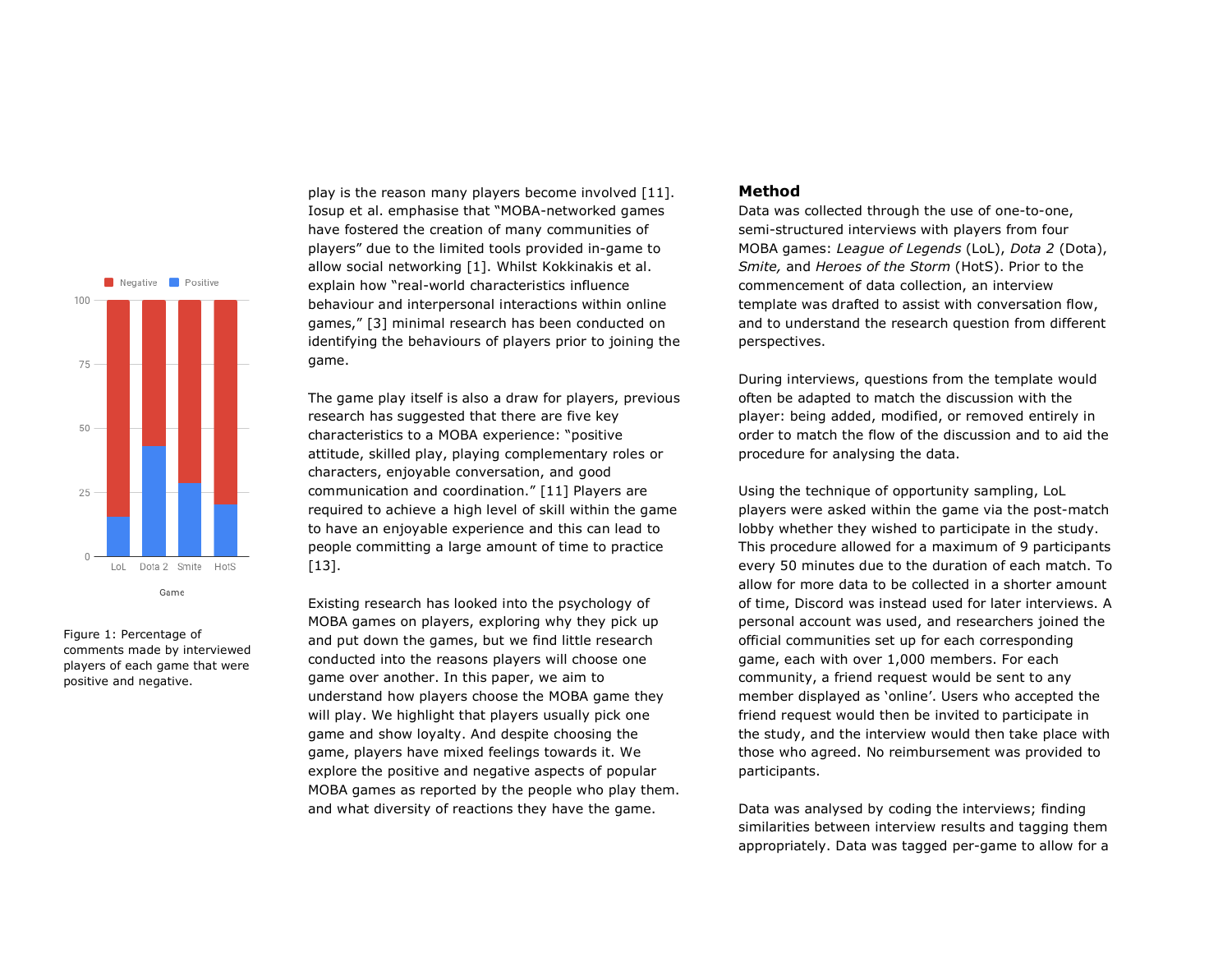comparison to be drawn between each of the four games. A single interview would only receive the same tag once, even if the point was reiterated by the participant at a later stage.

#### **Results**

In total, 324 friend requests were sent to players of the four different MOBA games. From this, 46 players across the games agreed to participate in the study: 12 from LoL, 11 from DotA, 11 from Smite, and 12 from HotS.

Interview data was only used from players who answered the majority of the questions, did not provide basic answers (such as one-word answers or vague details), and players who agreed for the data to be used. As such, 5 interviews were discarded, setting the final sample size as 41, with: 10 from LoL, 11 from DotA, 10 from Smite, and 10 from HotS. The average account age for each participant varied between 3 and 8 years. The average interview duration was 64 minutes.

|          |                                                                                                                                                                    | LoL  | <b>DotA</b> | Smite | HotS |
|----------|--------------------------------------------------------------------------------------------------------------------------------------------------------------------|------|-------------|-------|------|
| Positive | Ranked Gameplay (players enjoyed playing the more competitive<br>aspect of the game, being rewarded for winning matches and<br>penalised for losing)               | 70%  | 45%         | 9%    | 41%  |
|          | <b>Drive to succeed</b> (players enjoyed how the game would provide<br>the tools and mechanics giving them a reason to play, even (in<br>most cases) after losing) | 10%  | 36%         | 9%    | 0%   |
|          | <b>Developer Communication</b> (players enjoyed how the developers<br>would communicate patches, ideas, and talk with the community)                               | 10%  | 27%         | 40%   | 8%   |
| Negative | <b>Toxicity in ranked games</b> (players disliked how easily people<br>would throw games, shout abuse in chat, or simply leave the<br>game)                        | 100% | 81%         | 100%  | 50%  |
|          | <b>Unbalanced matchmaking</b> (players believed that they were<br>being matched against players who were not at a similar skill level)                             | 60%  | 36%         | 70%   | 58%  |
|          | <b>Teammates giving up</b> (giving up due to stress, boredom, or just<br>a belief that the game is lost already without being abusive)                             | 25%  | 45%         | 54%   | 41%  |

Figure 2. The three most common positive and negative comments made by players of the four MOBAs. Percentages represent the number of players who reported a comment within that category.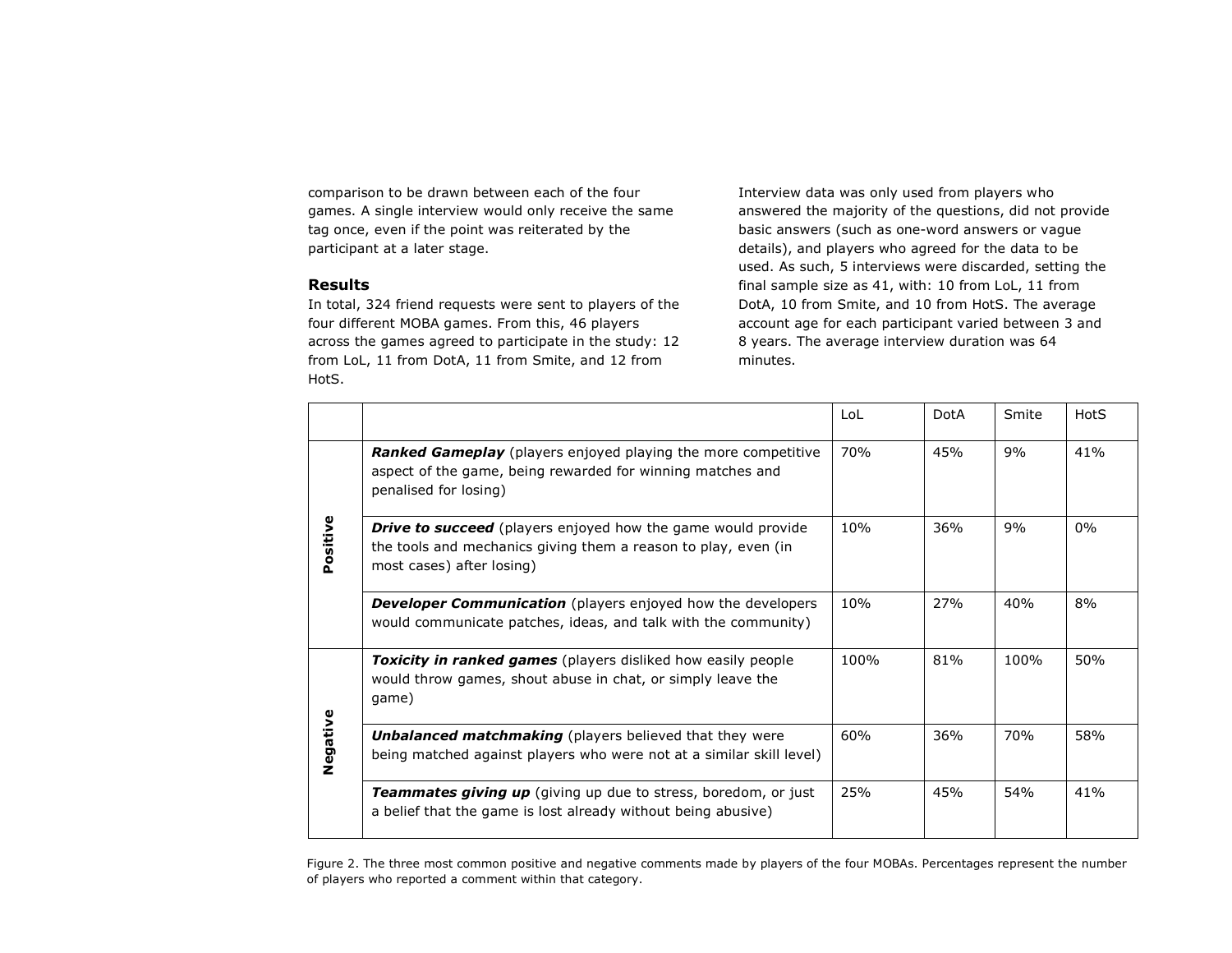Of all participants, only 7 (2 from DotA, 2 from HotS, 2 from LoL, 1 from Smite) stated that they actively play more than one MOBA game; with 5 stating the reason as being because of their friends, 2 stating that they play one MOBA for the competitive scene and the other for casual play, and 1 stating that they play a mobile MOBA whilst travelling. 31 participants stated that they had tried a different MOBA at one point in time.

For each MOBA, the percentage of positive and negative comments made by participants are shown in Figure 1. LoL players were the most negative about their game whereas Dota 2 players were the most positive. Although every participant had at least one positive thing to state about their game, 24% of the participants had no negative comments to make at all, with one Dota player saying "I want to say [I dislike] the learning curve, but then it just wouldn't be the same game I enjoy watching".

In total there were 12 different types of positive comment and 26 types of negative comments that players across all four games made. Figure 2 highlights the three most common positive and negative comments, and what percentage of participants within each game noted this. For all games, toxicity in games was the first or second most commonly noted negative aspect of the game.

#### **Evaluation**

#### *Choice of Game*

Players reported on a number of different reasons for choosing the particular MOBA that they played. Here we report on the most common four categories that affected player choice: Friendship, Resources, Narrative and History.

*Friendship:* One of the most common responses provided when asked how players started their MOBA was due to friendship groups. The implication being that players who are starting the genre for the first time will often make decisions based primarily on recommendations from their friends, not based upon knowledge of the game itself. Despite most players reporting that they only play one MOBA, the lure of friendship groups caused some players to have to diversify the MOBAs they play. One Smite player stated "I think smite is overall better […] The reason I still play league is because some college friends play it."

*Resources:* The choice for some players was dictated by resources. One DotA player explained how "we had a internet cafe [that had the game installed]. that caused me to play dota i guess." Other players further explained how they were limited by their choice of platform (PC, Console, Mobile).

*Narrative:* Players who had free choice of which game to start were able to make decisions based on the game itself. The narrative of the game was an important factor. Smite players often mentioned the lore of the game, with one participant stating "the whole mythology thing [was why I started]. I love mythology".

*History:* Other players based their choices on their experience with the development companies in prior games. One HotS player explained that they heard about the game during beta and it being developed by Blizzard "was a big plus."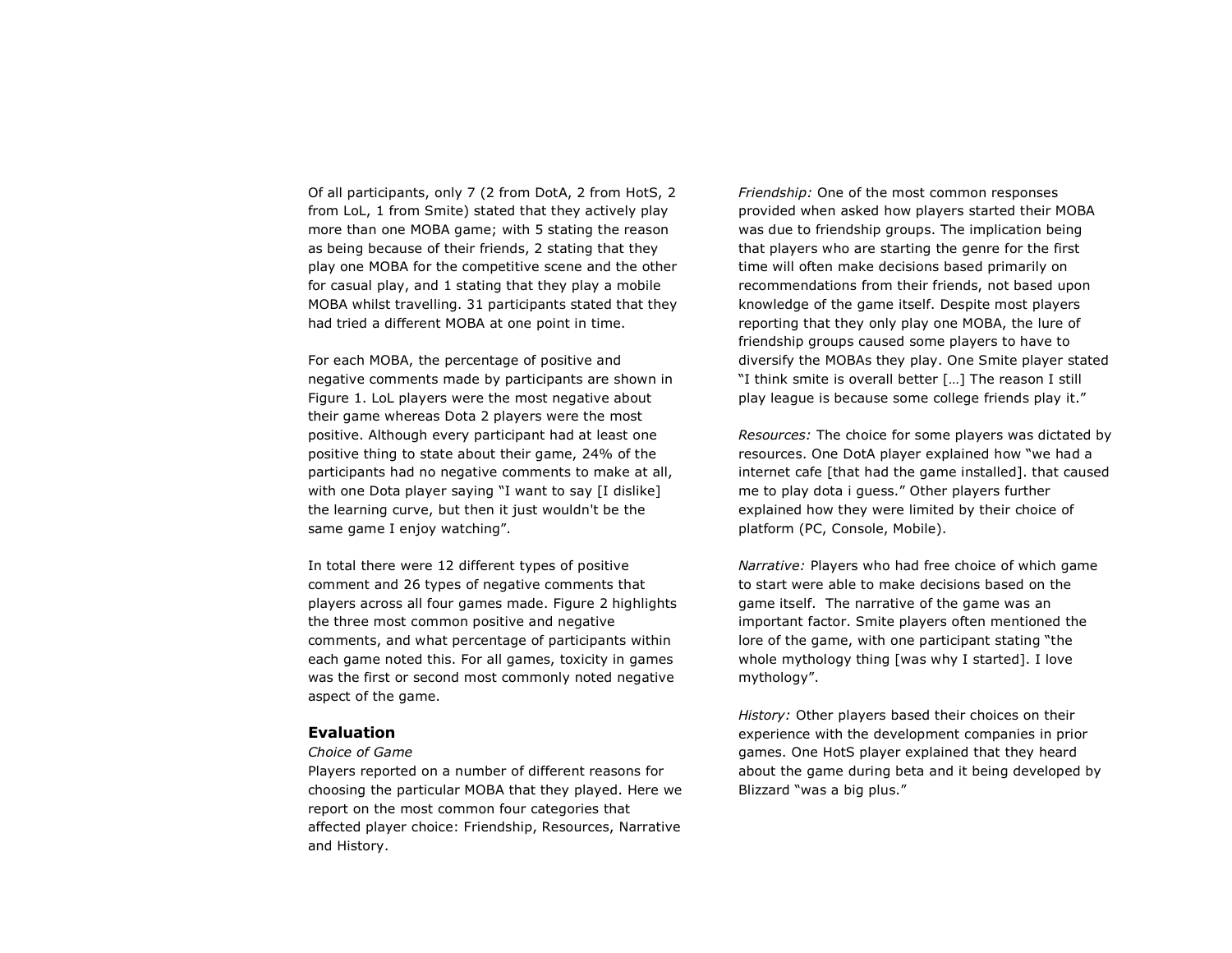#### *Playing multiple games*

Many players will stick to one MOBA once they have started playing, with only a fraction of those interviewed stating that they would be willing to change. One LoL player explained how "it would be a whole new grind" saying that "generally it takes a long time to reach level 30."

Of the players who do play more than one MOBA actively, their reasoning varied greatly. One HotS player stated "i have to say [LoL] is my main game," despite them being recruited for this study from the official HotS Discord server. They reasoned that "[competitively] i dont play league anymore, but i do [play competitive on] hots [...] i dont really enjoy league alone," it can be interpreted that both LoL and HotS provide and fulfill two different purposes to the player.

Having more than one game within the genre was also more likely to be mentioned by players who were recruited from the "smaller" games. LoL and Dota players were more commonly loyal to one game.

#### **Future Work**

Future work will focus on exploring and validating the current categorisation of game choice within the MOBA genre. This will involve collecting wider participant samples and investigating the effects of account age to ensure that new and experienced players are represented within the samples. Other MOBAs will also be added to the study.

Further research will also investigate exactly when and how a player becomes locked into a game. How quickly does a player feel like it is too late to change?

#### **Conclusion**

When a player decides to start playing a MOBA, there are a number of factors that influence their decision, from social pressure to limited resources. Once a player has settled on the game they prefer they will often stay loyal to one game within the genre, with players needing an active reason to split their time between two.

Despite players committing many hours to these games, not all players have positive things to say about the game they've chosen. The negative aspects of the games all vary, but a frequent and commonly shared concern for players is the toxicity and poor matchmaking. As matches can easily last in excess of one hour, particularly ranked matches where the stakes are much higher, players are psychologically put under pressure to not only perform well for themselves, but also their team (who they may have just met for the first time). If a player does not perform to the expectations set by their team, their teammates may begin to demonstrate toxic behaviour towards the player. This is much more easily emphasised by poor matchmaking - players being placed into teams that are stronger or weaker than their own ability will often lead to a poor match. The interdependence of these two phenomena may suggest why they are both things that participants across all games in the study frequently mentioned.

A diversity of features within the MOBA genre ensures that despite the popularity of two major games, players are still attracted to the less well known MOBAs. Choice is welcome, although not always possible, when it comes to players deciding to which game they will become loyal.